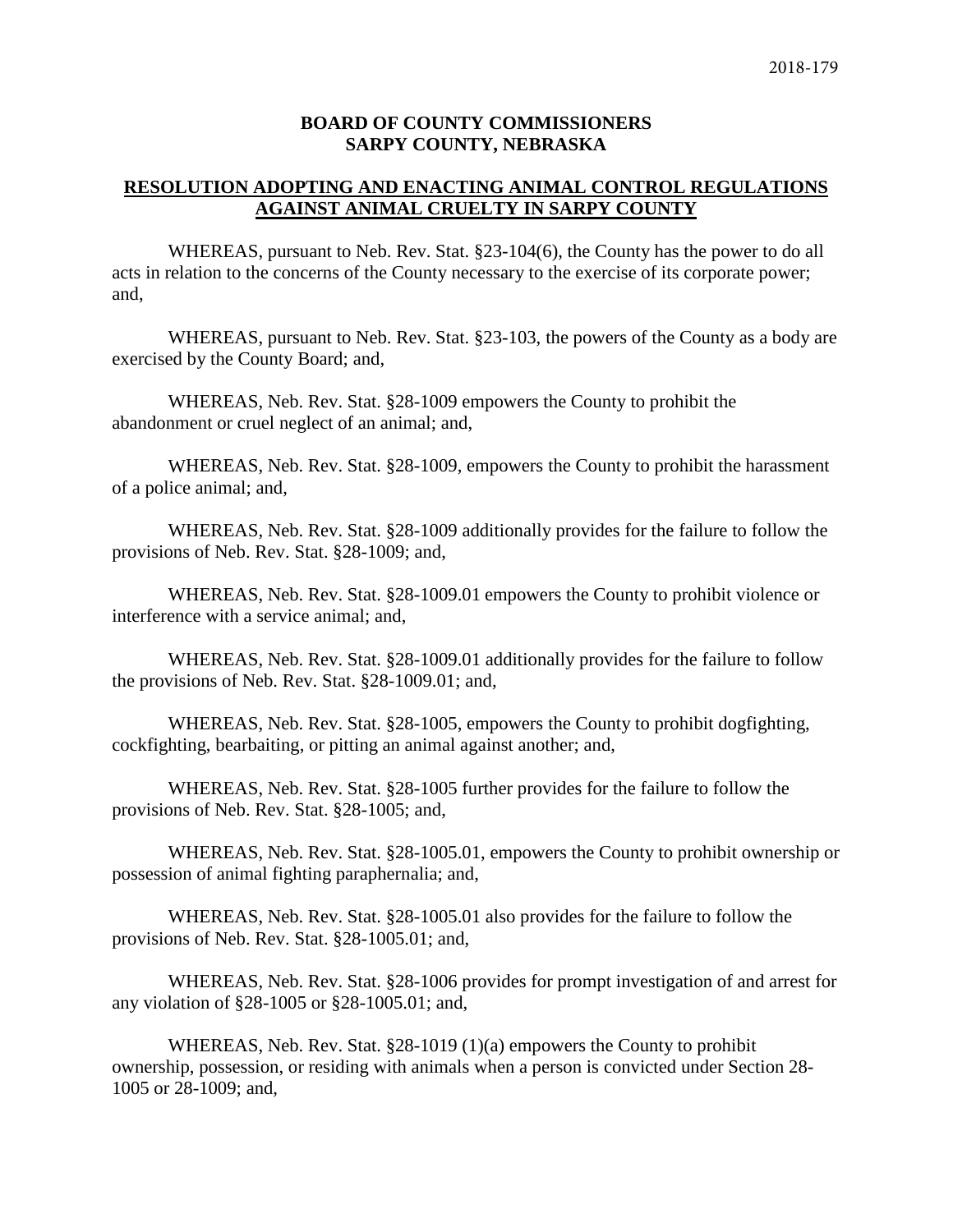WHEREAS, Neb. Rev. Stat. §28-1019 (b) empowers the County to prohibit ownership, possession, or residing with animals when a person is convicted under section 28-1005.01 or 28- 1009; and,

WHEREAS, Neb. Rev. Stat. §28-1019(c) provides for seizure by law enforcement of any animal involved in a violation of a court order under subdivision (1)(a) or (b) of 28-1019; and,

WHEREAS, Neb. Rev. Stat. §28-1010 empowers the County to prohibit indecency with an animal; and,

WHEREAS, Neb. Rev. Stat. §28-1010 additionally provides for the failure to follow the provisions of Neb. Rev. Stat. §28-1010; and,

WHEREAS, Neb. Rev. Stat. §28-1012, empowers law enforcement to obtain a warrant for entry upon private property to inspect, care for, or impound the animal; and

WHEREAS, Neb. Rev. Stat. §28-1012, further empowers law enforcement to seize any animal, equipment, or device involved in a violation of Section 28-1009 or 28-1010; and

WHEREAS, the County has previously entered into a contracted dated August 22, 2000, as well as several subsequent amendments to that contract, with the Nebraska Humane Society (NHS) for Animal Control Services; and,

WHEREAS, it is in the best interests of the health, safety, and welfare of the citizens of Sarpy County to adopt a resolution which clearly defines "animal cruelty" and provides for enforcement of regulations to prevent such actions.

THEREFORE, BE IT RESOLVED by the Sarpy County Board of Commissioners, that under and pursuant to the above cited authority, that this Board does hereby adopt and enact the following regulations prohibiting animal cruelty in Sarpy County, Nebraska, and outside the limits of any incorporated city or village in said Sarpy County:

# **Section 1 Animal Defined**

Whenever used in this Regulation, "Animal" shall mean any vertebrate member of the animal kingdom.

Whenever used in this Regulation, "Police Animal" shall mean horse or dog owned or controlled by the State of Nebraska or by any county, city, or village for the purpose of assisting a law enforcement officer in the performance of his or her official enforcement duties.

Whenever used in this Regulation, "Service Animal" shall mean an animal that one knows or has reason to believe is a service animal for a blind or visually impaired person, a deaf or hearing-impaired person, or a physically limited person.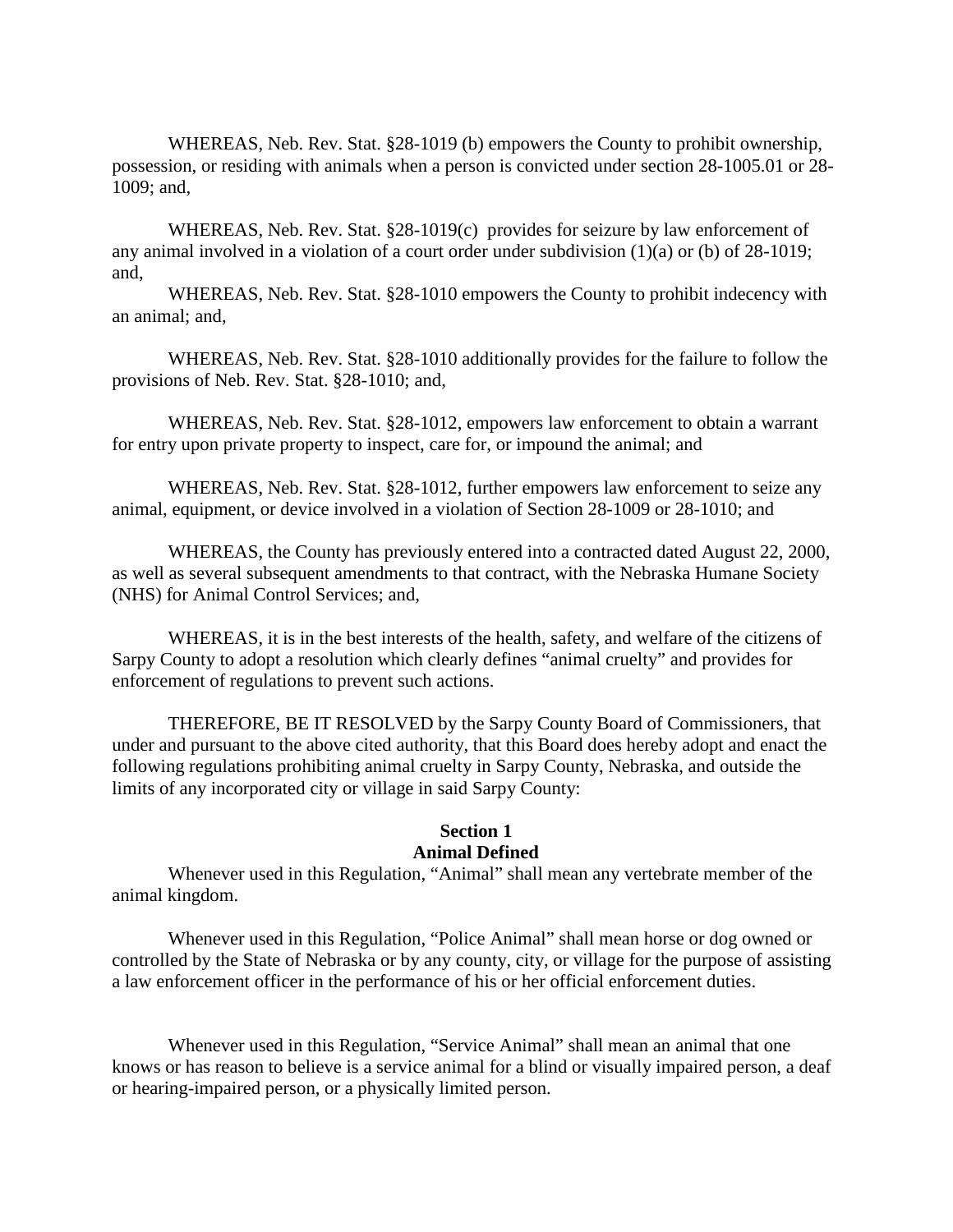# **Section 2 Who Deemed Owner or Custodian**

The term "Owner" or "Custodian" means any person owning, keeping, possessing, harboring, or knowingly permitting an animal to remain on or about any premises owned or occupied by such person.

# **Section 3 Animal Cruelty Terms Defined**

The term "Cruelly Mistreat" shall mean to knowingly and intentionally kill, maim, disfigure, torture, beat, mutilate, burn, scald, or otherwise inflict harm upon any animal.

The term "Cruelly Neglect" shall mean to fail to provide any animal in one's care, whether as owner or custodian, with food, water, or other care as is reasonably necessary for the animal's health.

The term "Dogfighting" shall mean the pitting of a dog against another dog; the term "Cockfighting" shall mean pitting of a fowl against another fowl; the term "Bearbaiting" shall mean the pitting of any animal against a bear; and "Pitting" shall mean brining animals together in combat.

The term "Repeated Beating" means intentional successive strikes to an animal by a person resulting in serious bodily injury or death to the animal.

The term "Serious Injury or Illness" includes any injury to or illness of any animal which creates a substantial risk of death or which causes broken bones, prolonged impairment of health, or prolonged loss or impairment of the function of any bodily organ.

The term "Torture" means intentionally subjecting an animal to extreme pain, suffering, or agony. The term "Torture" does not include conduct performed by a veterinarian licensed to practice veterinary medicine and surgery in this state when that conduct conforms to accepted veterinary practices.

The term "Animal Fighting Paraphernalia" means equipment, products, and materials of any kind that are used, intended for use, or designed for use in the training, preparation, conditioning, or furtherance of the pitting of an animal against another.

# **Section 4 Pound Master, Duties and Powers**

It shall be the duty of NHS to act as pound master within Sarpy County and to investigate any complaint received regarding animal cruelty.

If such complaint is founded upon facts, it shall be the duty of the pound master to impound such animal and he, she, or it may file or cause to be filed in Sarpy County Court a complaint against the owner or harborer of such animal. Such complaint may alternatively be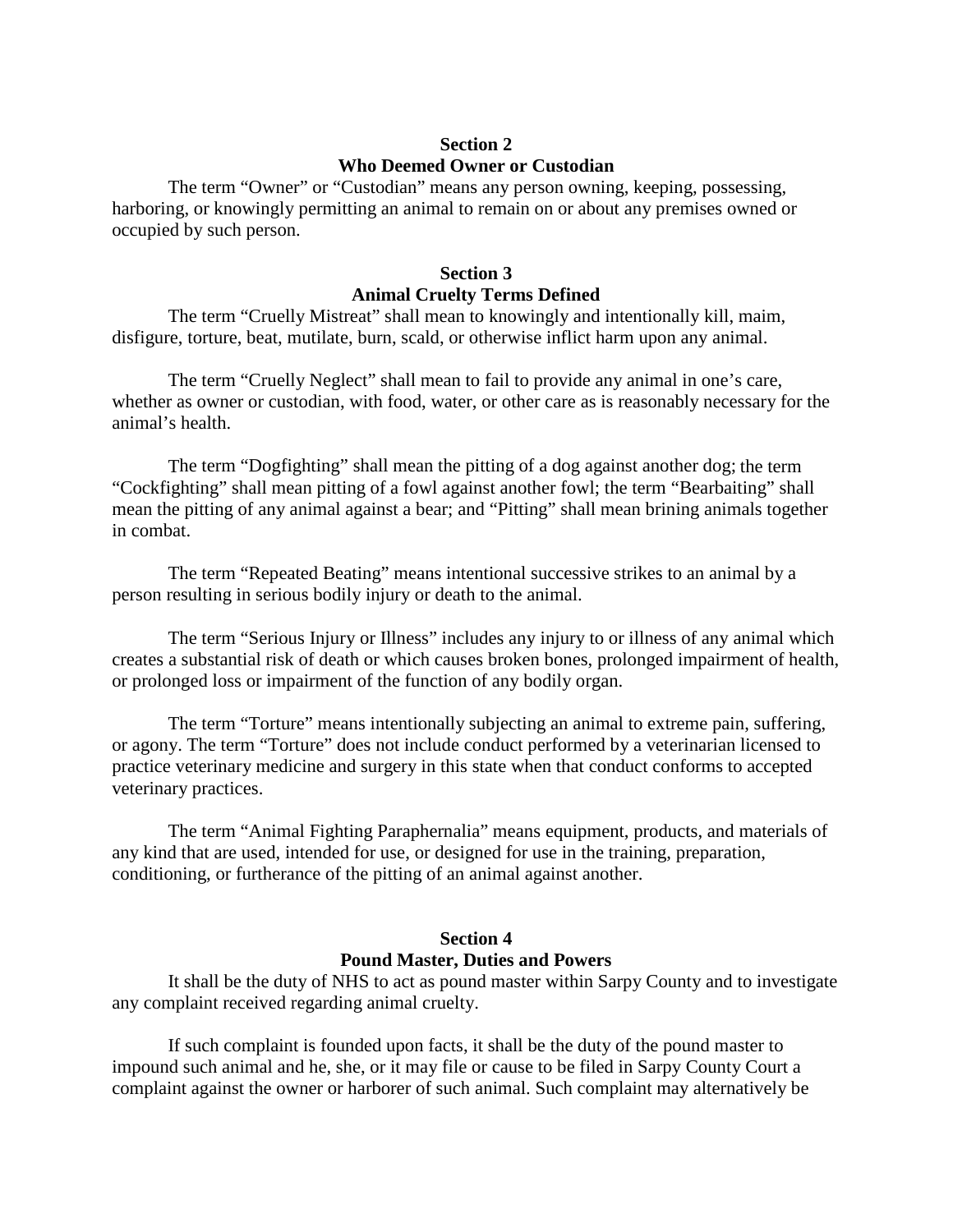filed by the Sarpy County Sheriff. The owner or harborer shall be liable for the reasonable costs associated with said impoundment.

### **Section 5 Abandonment and Cruel Neglect of Animal Prohibited**

No person shall intentionally, knowingly, or recklessly abandon or cruelly neglect an animal.

### **Section 6 Police Animal Harassment Prohibited**

No person shall knowingly and intentionally tease or harass a police animal in order to distract, agitate, or harm the police animal for the purpose of preventing such animal from performing its legitimate official duties.

### **Section 7**

# **Violence, Interference with Service Animal Prohibited**

No person shall commit violence on a service animal by (a) intentionally injuring, harassing, or threating to injure or harass such animal (b) attempting to intentionally injure, harass, or threaten an animal that he or she knows or has reason to believe is a service animal.

A person commits the offense of interference with a service animal when he or she (a) intentionally impedes, interferes, or threatens to impede or interfere with such animal (b) attempts to internally impede interfere, or threaten to impede or interfere with an animal that he or she knows or has reason to believe is a service animal.

## **Section 8**

#### **Animal Fighting Prohibited**

No person shall knowingly promote, engage in, or be employed at dogfighting, cockfighting, bearbaiting, or pitting any animal against another. No person shall receive money for the admission of another person to a place kept for such purpose. No person shall own, use, train, sell, or possess an animal for such purpose. No person shall permit such acts to occur on any premises owned or controlled by him or her. No person shall knowingly and willingly be present at, or witness as a spectator, dogfighting, cockfighting, bearbaiting, or the pitting of any animal against another.

#### **Section 9**

#### **Possession of Animal Fighting Paraphernalia Prohibited**

No person shall knowingly or intentionally own or possess animal fighting paraphernalia with the intent to commit a violation of Section 8.

# **Section 10 Indecency with Animal Prohibited**

No person shall commit indecency with an animal by subjecting an animal to sexual penetration.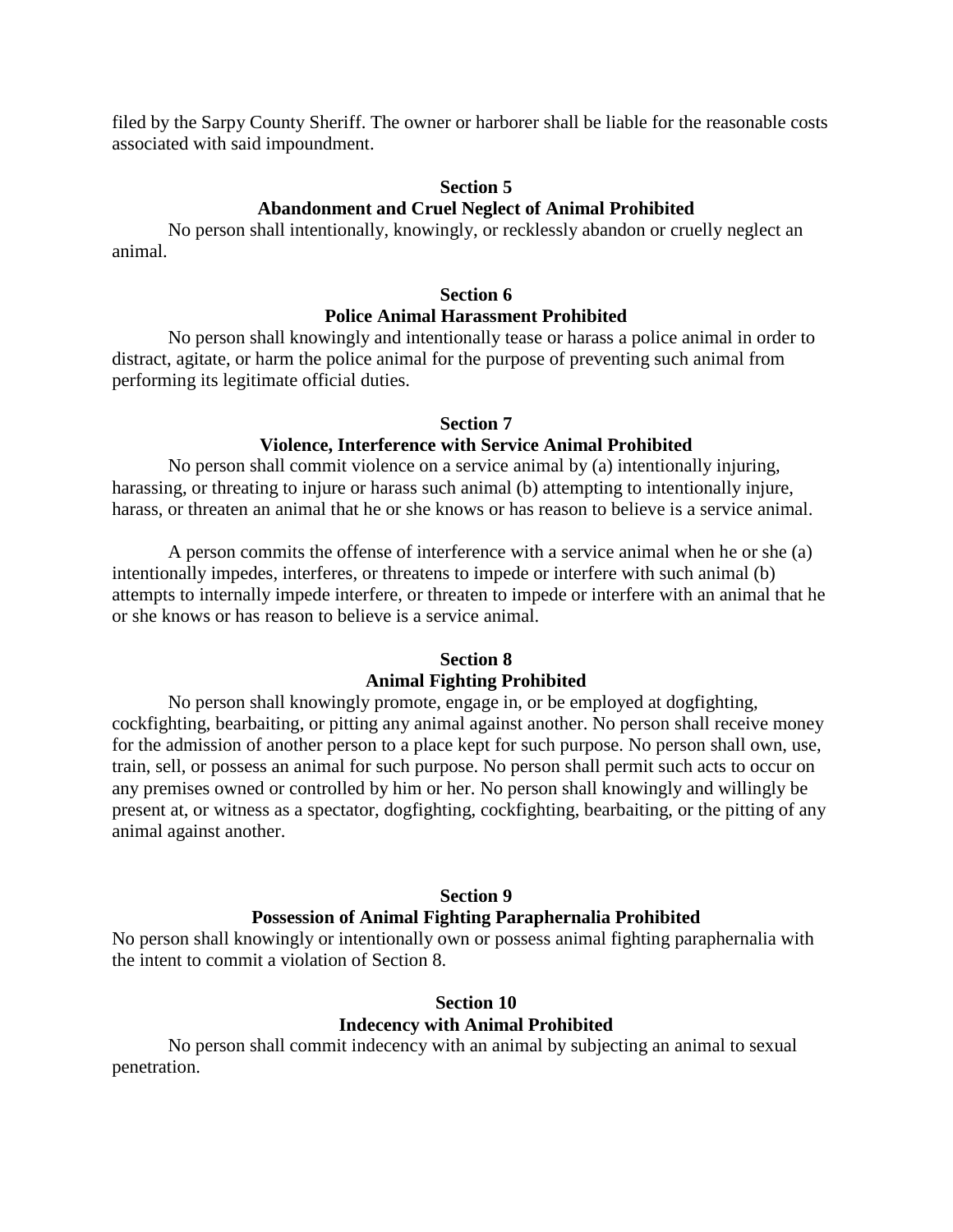#### **Section 11**

## **Disposition of any Equipment, Device, Other Property or Animal Involved in a Violation**

If the owner or harborer of the animal is adjudged guilty of animal abuse in Sarpy County, the court may, in addition to a possible monetary penalty as outlined in Section 12 below, require for the disposition of the offending animal, equipment, device, or other property involved in a violation, as may seem reasonable and proper.

Disposition of the animal may include sterilization, seizure, or permanent assignment of such animal or to a court-approved animal shelter or animal rescue. Reasonable costs of such disposition shall be the responsibility of the owner.

Any equipment, device, or other property involved in a violation shall be subject to seizure and distribution or disposition as the court may direct.

#### **Section 12**

## **Violation of Resolution, Penalty**

Failure to comply with Section 5 of this Resolution shall constitute a violation of Nebraska Revised Statute §28-1009. Pursuant to Nebraska Revised Statute §28-1009, said violation is a Class I misdemeanor for the first offense, and is subject to not more than one year imprisonment, a one thousand dollar fine, or both, unless the abandonment or cruel neglect results in serious injury or illness or death of the animal, in which case it is a Class IV felony, and is subject to a maximum of two year imprisonment and twelve months post-release supervision, or a ten thousand dollar fine, or both.

A violation of Section 5 that involves the knowing and intentional torture, repeated beating, or mutilation of the animal is a Class IIIA felony and is subject to a maximum of three years imprisonment and eighteen months post-release supervision, or a ten thousand dollar fine, or both.

A subsequent violation of Section 5 is a Class IIIA felony and is subject to a maximum of three years imprisonment and eighteen months post-release supervision, or a ten thousand dollar fine, or both.

Failure to comply with Section 6 of this Resolution shall constitute a violation of Nebraska Revised Statute §28-1009. Pursuant to Nebraska Revised Statute §28-1009, said violation is a Class IV misdemeanor and subject to a maximum of a five hundred dollars fine. unless the harassment is the proximate cause of the death of the police animal, in which case it is a Class IIIA Felony and subject to a maximum of three years imprisonment and eighteen months post-release supervision, a ten thousand dollar (\$10,000) fine, or both.

Failure to comply with Section 7 of this Resolution shall constitute a violation of Nebraska Revised Statute §28-1009.01. Pursuant to Nebraska Revised Statute §28-1009.01, said violation is a Class III misdemeanor, and is subject to a maximum of three months' imprisonment, or a five hundred dollar fine, or both.